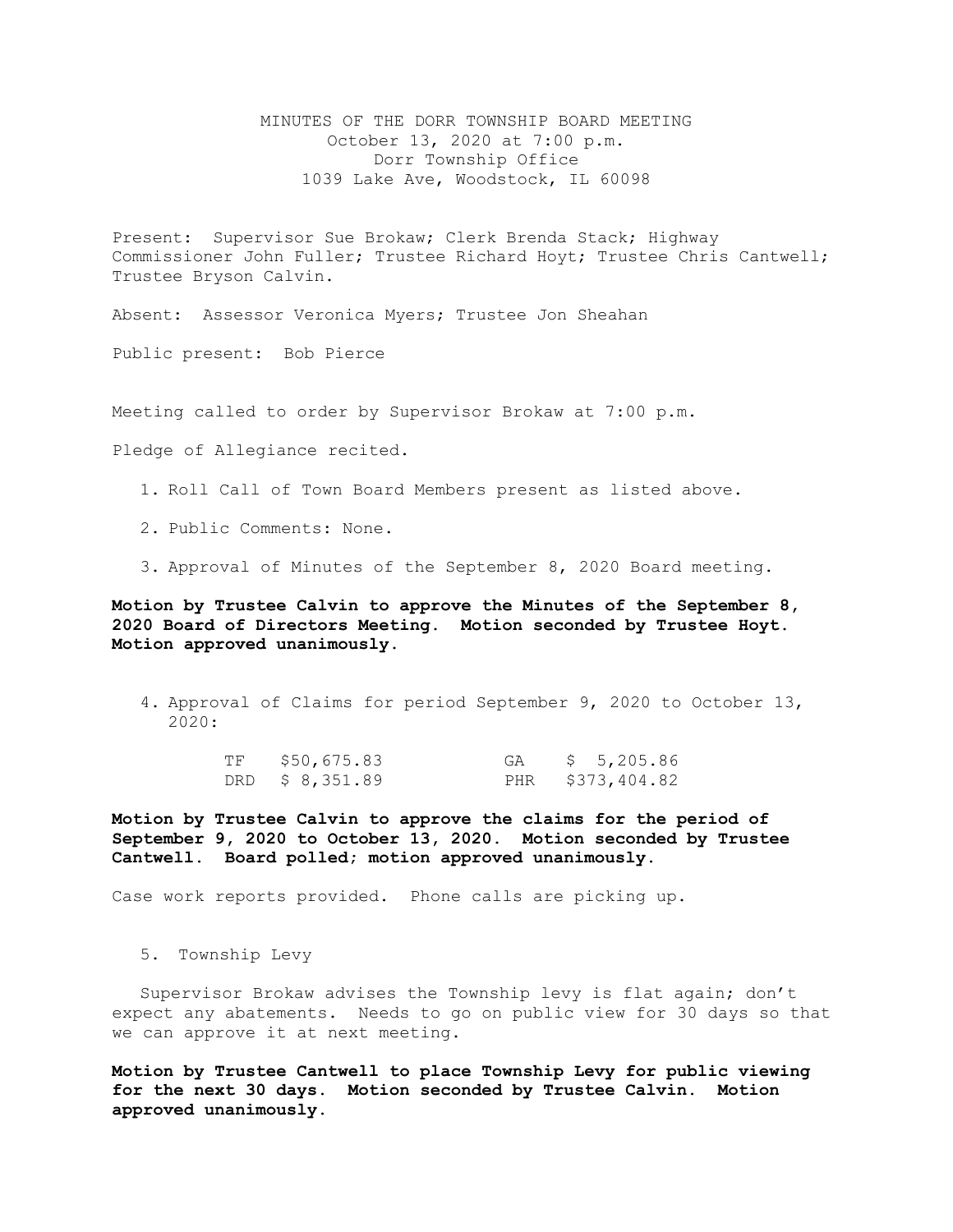Page 2 – 10/13/2020

6. Road District Levy

Supervisor Brokaw advises that the Road District Levy did increase 2.9% according to the calculations from the County. Numbers reviewed.

**Motion by Trustee Cantwell to place Road District Levy for public viewing for the next 30 days. Motion seconded by Trustee Calvin. Motion approved unanimously.**

- 7. Legislative Updates None.
- 8. Reports:

**Supervisor –** Supervisor Sue Brokaw advises that BCBS of Illinois has advised that for the month of November we will receive a 50% credit on premiums due to Covid, only for one (1) month, probably around \$1,700.00.

**Assessor –** Residential Sales Entered September 9, 220 – October 13, 2020 report provided for review. Sue Brokaw provides brief report as requested by Assessor Myers: This year approximately 120 assessment appeals; last year 170-180. Working to finalize those.

**Highway Commissioner –** Highway Commission Fuller advises everything is going along fine. All striping and patching done. Tree trimming being done; some more ditch and culvert work being completed. New employee Trevor Stinger.

**Clerk –** Clerk Brenda Stack advises a reminder that caucus date is December  $1^{st}$ . All packets are out for petition signatures. Return/Filing dates: Established Party - November 16-23,2020; Independent, New Party or Non Partisan – December 14-21, 2020.

**Trustees –** No report.

- 9. Executive Session
	- a. Semi-annual Executive Session Minutes review tabled until next month.